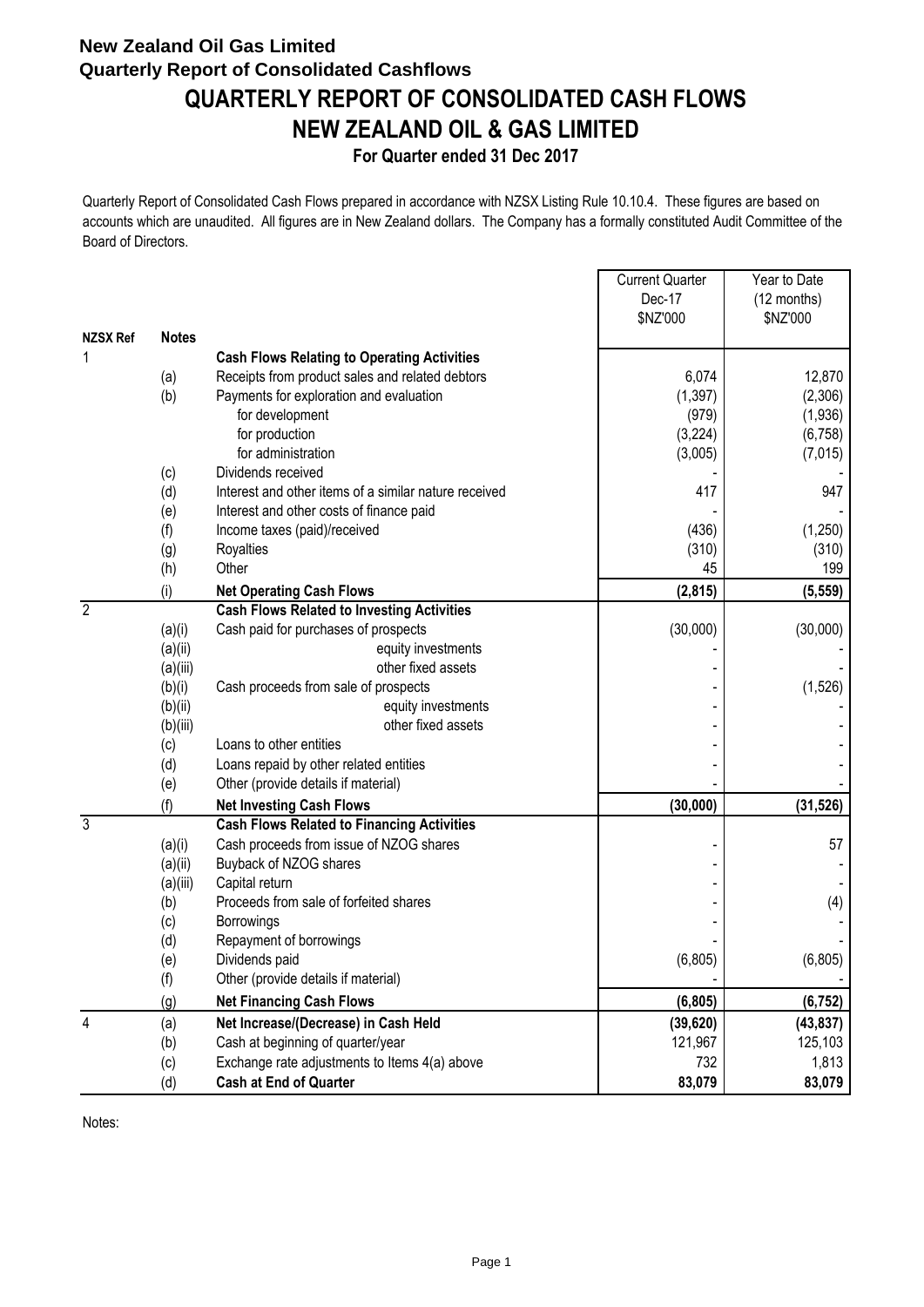### **New Zealand Oil Gas Limited Quarterly Report of Consolidated Cashflows**

| <b>NZSX Ref</b> |                                                                                                                                                                                                          |              |                                    |                                     |  |
|-----------------|----------------------------------------------------------------------------------------------------------------------------------------------------------------------------------------------------------|--------------|------------------------------------|-------------------------------------|--|
| 5               | <b>Non-Cash Financing and Investing Activities</b>                                                                                                                                                       |              |                                    |                                     |  |
| 5(a)            | Provide details of financing and investing transactions which have had a material effect on consolidated assets<br>and liabilities but did not involve cash flows                                        |              |                                    |                                     |  |
|                 | N/A                                                                                                                                                                                                      |              |                                    |                                     |  |
| 5(b)            | Provide details of outlays made by other entities to establish or increase their share in projects in which the<br>reporting entity has an interest                                                      |              |                                    |                                     |  |
|                 | N/A                                                                                                                                                                                                      |              |                                    |                                     |  |
| 6               | <b>Financing Facilities Available</b><br>Provide details of used and unused loan facilities and credit standby arrangements, adding such notes as are<br>necessary for an understanding of the position. |              |                                    |                                     |  |
|                 |                                                                                                                                                                                                          |              | Amount Available                   | Amount Used                         |  |
|                 | None                                                                                                                                                                                                     | <b>Notes</b> | \$ million<br>N/A                  | \$ million<br>N/A                   |  |
|                 |                                                                                                                                                                                                          |              |                                    |                                     |  |
|                 | Notes:                                                                                                                                                                                                   |              |                                    |                                     |  |
|                 |                                                                                                                                                                                                          |              |                                    |                                     |  |
|                 |                                                                                                                                                                                                          |              |                                    |                                     |  |
| 7               | <b>Estimated Outlays for Specified Quarter</b>                                                                                                                                                           |              |                                    |                                     |  |
|                 | Notes                                                                                                                                                                                                    |              | <b>Current Quarter</b><br>\$N7'000 | <b>Following Quarter</b><br>SNZ'000 |  |

|                            | 1 YULUU | <b>UITLUU</b> | <b>UITLUU</b> |
|----------------------------|---------|---------------|---------------|
| Exploration and evaluation |         | 989           | 803           |
| Development                |         | $47-$         | 816           |
| Total                      |         | 1,166         | .619          |

The outlays to be shown in this column are the estimates made for this quarter in the previous quarterly report. When these estimates differ by more than 15% from the actual outlays reported in Item 1(b) of this report, provide an explanation of the reason(s) for these differences as an attachment to this report.

#### **Notes:**

- 1 Timing
- 2 Timing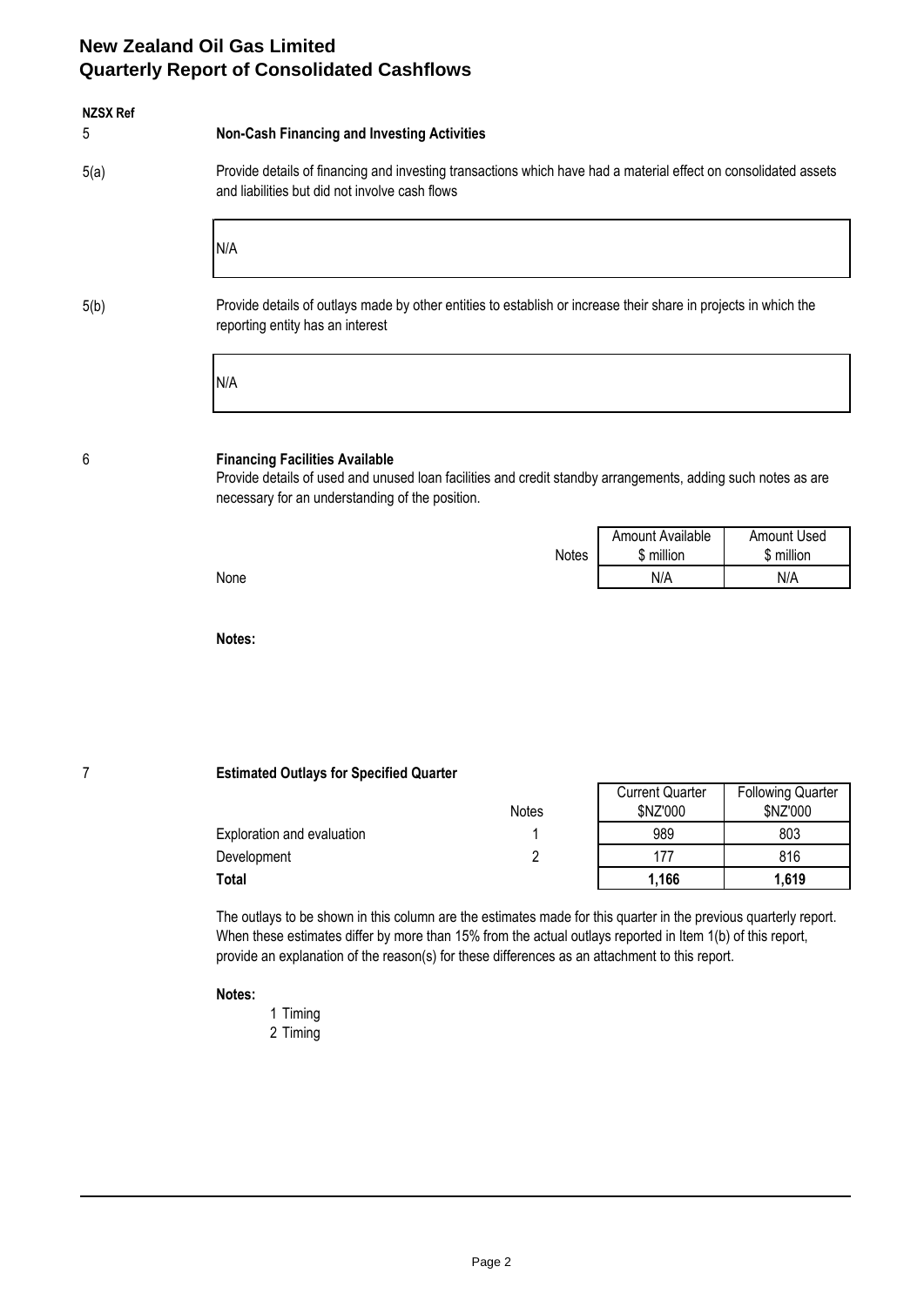## **New Zealand Oil Gas Limited Quarterly Report of Consolidated Cashflows**

#### **NZSX Ref**

### 8 **Reconciliation of Cash**

For the purposes of this statement of cashflows, cash includes: bank bills, cash on hand and at bank, short term deposits and government stock less any overdraft.

| Reconciliation of cash at the end of the quarter (as shown in the<br>consolidated statement of cash flows) to the related items in the<br>accounts is as follows: | <b>Current Quarter</b><br>\$NZ'000 | <b>Previous Quarter</b><br>\$NZ'000 |
|-------------------------------------------------------------------------------------------------------------------------------------------------------------------|------------------------------------|-------------------------------------|
| Cash on hand and at bank                                                                                                                                          | 6,912                              | 6,945                               |
| Deposits at call, term and bank bills                                                                                                                             | 76,135                             | 115,068                             |
| Bank overdraft                                                                                                                                                    |                                    |                                     |
| Other - Joint venture cash                                                                                                                                        | 32                                 | (46)                                |
| Total: Cash at End of Quarter (Item 4(d)/4(b))                                                                                                                    | 83,079                             | 121,967                             |

| The above cash at end of quarter includes cash held in the<br>following material currencies: | <b>Current Quarter</b><br>'000 | <b>Previous Quarter</b><br>'000 |
|----------------------------------------------------------------------------------------------|--------------------------------|---------------------------------|
| New Zealand Dollars                                                                          | NZD 28,931                     | NZD 67,292                      |
| United States Dollars                                                                        | <b>USD 35,538</b>              | USD 36,416                      |
| <b>Australian Dollars</b>                                                                    | AUD 3,637                      | AUD 3,747                       |
| Indonesian Rupiah                                                                            | IDR 998,161                    | IDR 923,843                     |

9 **Changes in Interests in Mining Tenements**

|      | <b>Note</b>                                                            | Tenement Reference        | Nature of Interest | Interest at Beginning<br>of Quarter % | Interest at End of<br>Quarter% |
|------|------------------------------------------------------------------------|---------------------------|--------------------|---------------------------------------|--------------------------------|
| 9(a) | Interests in mining<br>tenements<br>relinquished, reduced<br>or lapsed | PML 38146 (Kupe<br>field) | Petroleum mining   | 0                                     | 4                              |
| 9(b) | Interests in mining<br>tenements acquired or<br>increased              |                           |                    |                                       |                                |

9(c) The Company's "Petroleum Interests" as at 31 December 2017 are set out below.

|                                    | <b>GROSS AREA</b><br><b>DIRECT</b> |                   |  |  |
|------------------------------------|------------------------------------|-------------------|--|--|
|                                    | SQ KM                              | <b>INTEREST %</b> |  |  |
| <b>1. PETROLEUM MINING PERMITS</b> |                                    |                   |  |  |
| Sampang PSC                        | 535                                | 15                |  |  |
| PMP 38160 (Maari)                  | 80                                 | 5                 |  |  |
| PML 38146 (Kupe field)             | 257                                | 4                 |  |  |
| 2. PETROLEUM EXPLORATION PERMITS   |                                    |                   |  |  |
| PEP 52717 (Clipper)                | 3,423                              | 50                |  |  |
| PEP 55794 (Toroa)                  | 9,835                              | 30                |  |  |